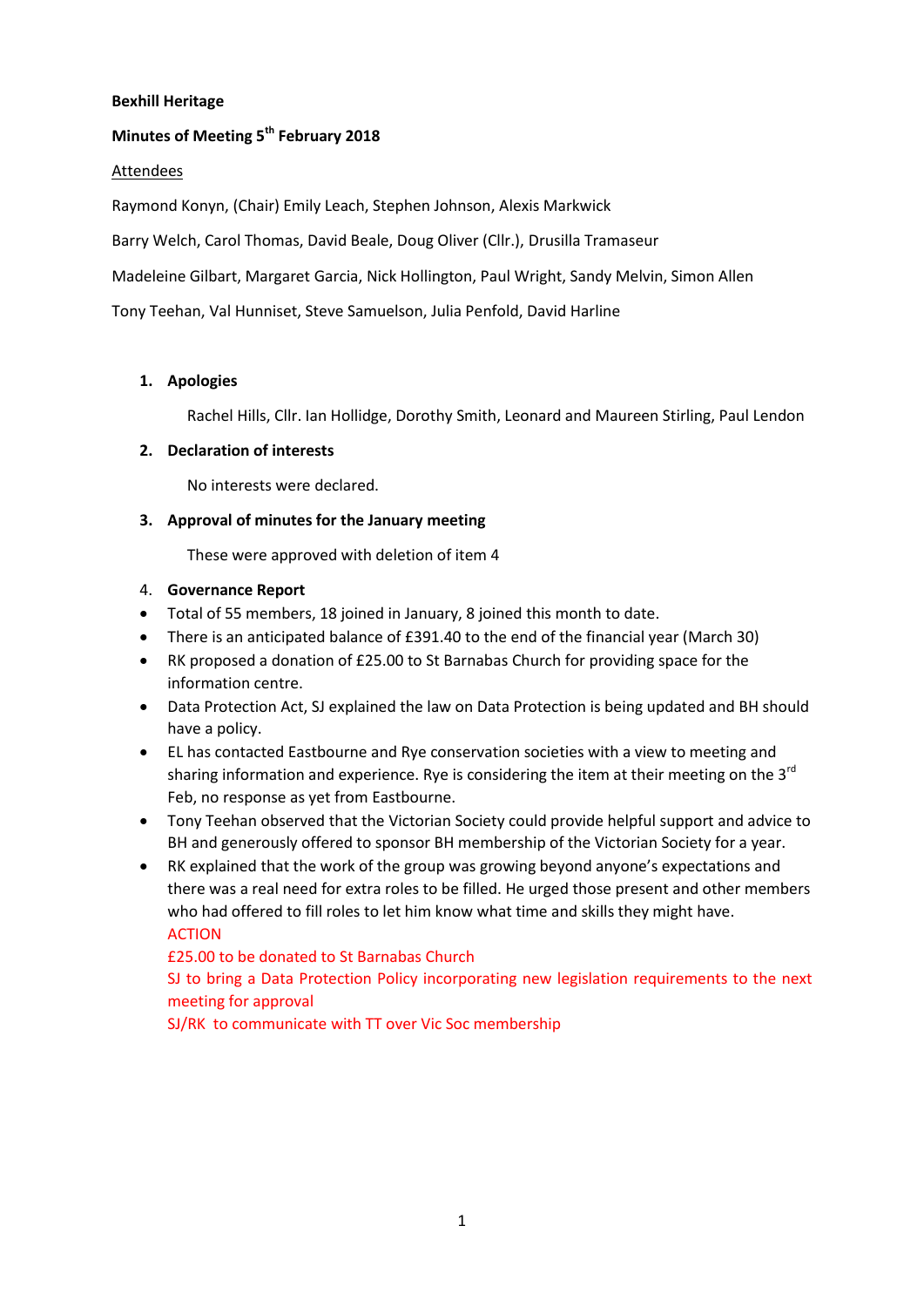## **5. Project updates**

#### A. West Station Clock

SJ, AM and Simon Allen (SA) to make a preliminary visit to West Station to see the site and view the clock on 6 Feb. Permission from the leaseholder has now been received. ACTION

Following the site visit a report and Action Plan will be made enabling an initial cost schedule to be developed.

### B. East Parade Shelters

Cheryl Poole Officer at RDC currently developing a funding plan for the East Parade, the shelters are part of the scheme. A brief is about to be issued to appropriately qualified individuals and organisations for the renovation work and to help develop the costings for the scheme. William Blake Associates were suggested as an organisation suitably qualified to tender.

#### ACTION

RK to suggest William Blake Associates to Cheryl Poole .

### C. Heritage Open Days

Paul Wright reported he is waiting for the programme list inviting submissions to be released.

### D. Blue plaques / Max Faulkner Memorial board

It was agreed at the last meeting that the reinstatement of the Max Faulkner Memorial board should be pursued as agreed previously.

PW had written to RDC and the matter was being discussed by appropriate officers. At present he had nothing to report.

It was agreed that a visit to the Broad Oak Store was not a priority at the moment and probably best postponed until the weather improved.

#### E. Heritage Lamp Posts

RK had reported at the last meeting he had been in communication with Roy Watts on the whereabouts of four Heritage lamp posts, removed from the seafront during the redevelopment of the De La Warr and rowing club area. It was agreed this is a public realm issue rather than historic buildings issue and Roy Watts is monitoring the situation. The lampposts are probably at the Broad Oak store and this will be included in a search at such time as a visit can be arranged

F Bus shelter project PW had carried out research on the memorial shelter as reported at the last meeting. The research was received positively by Stagecoach.

#### Civic Pride Award

SJ has developed and circulated a draft. He is seeking sponsorship of about £200.00 to promote the scheme. His intention is to be ready to announce the Civic Pride Award at the launch event in March and make the 2018 award in September.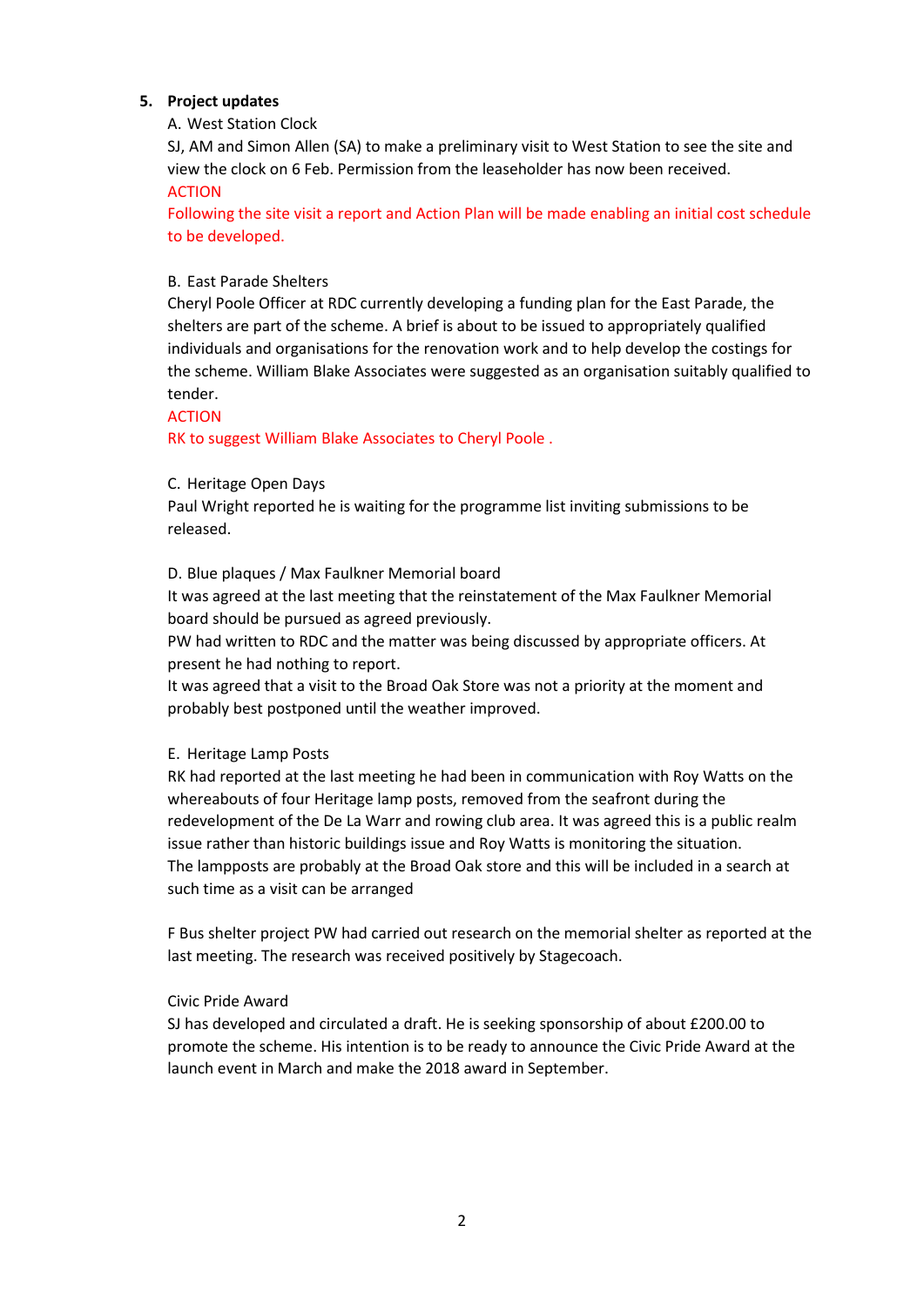BH Meeting with the RDC Conservation Officer

RK included a brief report on a meeting with the newly appointed RDC Buildings Conservation Officer Tanya Szendeffy. This included a discussion about the value of developing a Local List. [https://historicengland.org.uk/listing/what-is-](https://historicengland.org.uk/listing/what-is-designation/local/local-designations/)

[designation/local/local-designations/](https://historicengland.org.uk/listing/what-is-designation/local/local-designations/) as advised by Historic England. RK suggested a small working group of BH volunteers might become proficient in bringing together such a Local List for Bexhill. Amongst other things the existence of such a List would assist in considering planning applications and in a future review of the Conservation Area.

Cllr Doug Oliver suggested that the Town Clerks in the historic towns of Battle, Rye or Winchelsea may already have their own Local Lists and it could be worth consulting with them on methods.

Tanya Szendeffy had also verified that it is good practice to regularly review the boundaries of conservation areas and that any research BH regarding could do in regard to Bexhill would be helpful.

#### **ACTION**

RK to consult the membership on interest in forming a Bexhill Local Listing working group.

### **6. Planning applications**

- A. Bexhill Heritage has commented formally on the following planning applications and these comments can be found in the planning correspondence section of the website.
	- Egerton Road, Hotel
	- Elleslie Lane Moleynes Mead
	- St Andrews Church, Wickham Avenue.
- B. Cemetery Lodge;

A planning application has not yet been submitted by RDC. Cllr Oliver suggested it would be helpful to contact the chief planning officer in order make observations and considerations while the application is in development. The meeting agreed that while it was not desirable to prevent development of much needed social and affordable housing on the site, it was desirable to do all that was possible to retain the Edwardian Lodge; gates and posts as part of that housing scheme, perhaps as three flats.

C. The New Inn Sidley*.*

BH has been contacted by concerned individuals as the property has recently changed hands. It was agreed that the building is protected by virtue of its listed building status and in order to make any much needed repairs it probably did need to be closed to the public for a period.

D. Victoria Hall

In the last 4 years an oriel window has been removed and replaced with a flush UPVC unit. Permission was given to remove the window and the developer was required to submit plans for the replacement, prior to starting work. This does not appear to have taken place. BH have drawn this to the attention of the planning authority who have in turn written to the developer.

#### ACTION

- A meeting with Tim Hickling chief planning officer to be requested SJ to have an informal discussion with the RDC officer shaping the plan for developing Bexhill cemetery.
- A checklist of questions to be developed as criteria for deciding whether a planning application falls within the BH remit for consideration.